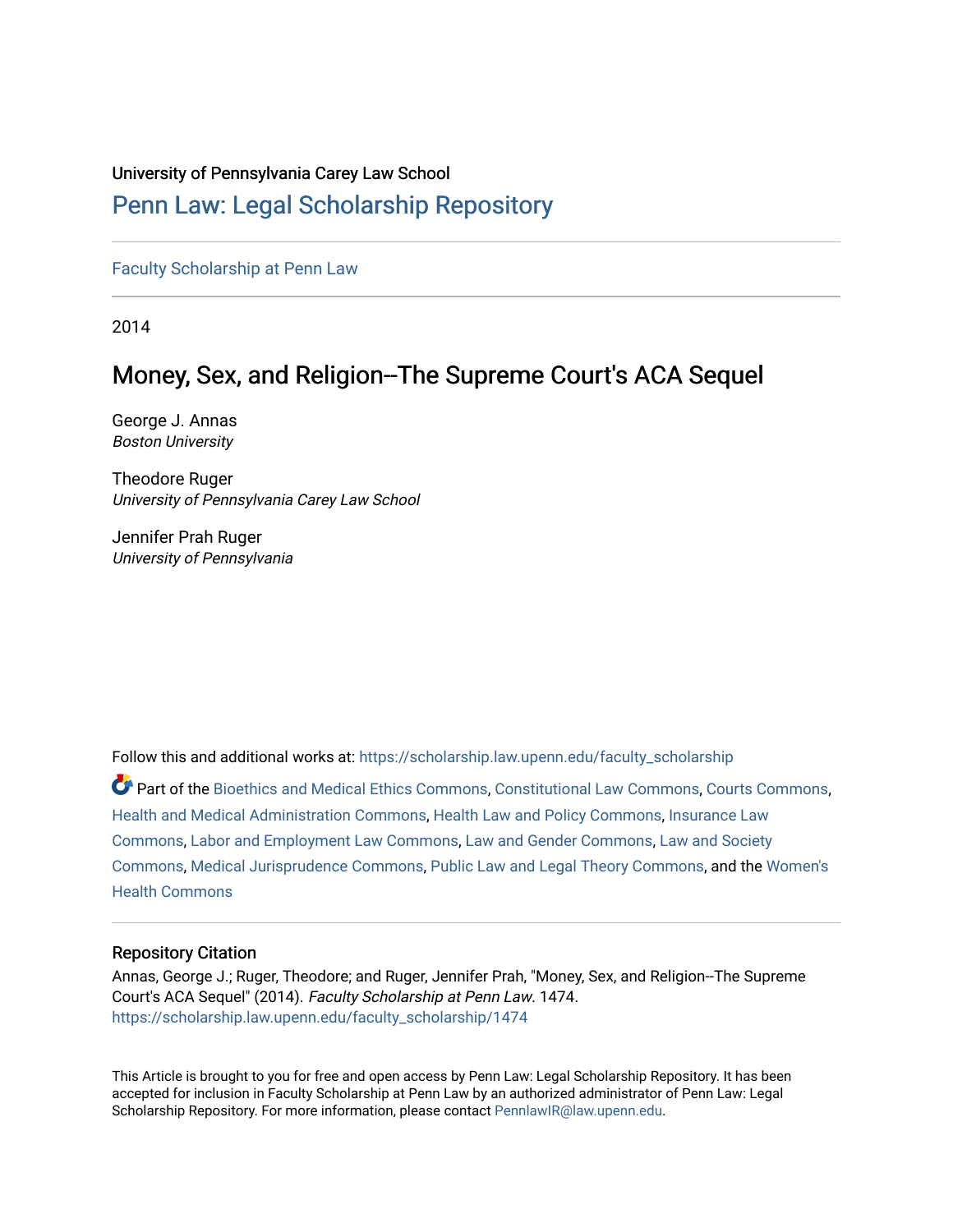## Health Law, Ethics, and Human Rights

Mary Beth Hamel, M.D., M.P.H., *Editor*

# **Money, Sex, and Religion — The Supreme Court's ACA Sequel**

George J. Annas, J.D., M.P.H., Theodore W. Ruger, J.D., and Jennifer Prah Ruger, Ph.D., M.S.L.

The Supreme Court decision in the Hobby Lobby case is in many ways a sequel to the Court's 2012 decision on the constitutionality of the Affordable Care Act (ACA).<sup>1,2</sup> Like the 2012 case, the decision was decided by a 5-to-4 vote, but in the initial ACA decision, Chief Justice John Roberts acted to "save" the ACA.3 Not this time. Then the watchword was "broccoli," as in forcing people to eat it; this time it is abortion, as in forcing employers to pay for it. To simplify, the choice facing the Court in the Hobby Lobby case was whether to favor the exercise of religion by for-profit corporations (whose owners believe contraceptives that may prevent fertilized eggs from implanting violate their religious beliefs) over the federal government's attempt to create a uniform set of health care insurance benefits. As recommended by the Institute of Medicine  $(IOM)_1^4$  such benefits include all contraceptives approved by the Food and Drug Administration (FDA) as preventive health care for women.

Two editorials neatly summarize the conflicting politics of the decision. According to the *New York Times,* the "deeply dismaying decision . . . swept aside accepted principles of corporate law and religious liberty to grant owners of closely held, for-profit companies an unprecedented right to impose their religious views on employees . . . [by denying] thousands of women contraceptive coverage vital to their well-being and reproductive freedom."5 The *Wall Street Journal,* on the other hand, saw the decision as "narrow [and] an important vindication of religious liberty in this (still blessedly) pluralistic constitutional republic," noting that "women who work for the small number of religiously oriented businesses will still be able to buy birth control for as little as \$9 a month."<sup>6</sup>

The majority decision, written by Justice Samuel Alito, is a setback for both the ACA's foundational goal of access to universal health

is also especially worrisome that abortion is again at the center of the continuing debate over the implementation of the ACA and that the challenge of abortion has been expanded to include birth control.7 This has happened even though, in the opinion of medical experts, the four methods of contraception under scrutiny do not induce abortion; rather, they prevent abortion by preventing pregnancy.4,8 This controversy could occur only because in assessing the competing claims about abortion and birth control, the Court's majority focused on the religious claims of the corporations without discussing scientific or medical opinions. As Judge Mary Beck Briscoe observed in her dissent in the 10th Circuit, the belief of Hobby Lobby's owners "is not one of religious belief but rather of purported scientific fact."9,10

#### THE ACA AND THE RELIGIOUS Freedom Restoration Act

The ACA does not itself require insurance plans to cover contraception but does require coverage of four categories of preventive care without cost sharing by patients. The fourth category covers women's health and requires new insurance plans to cover "such additional preventive care and screenings . . . as provided for in comprehensive guidelines supported by the Health Resources and Services Administration (HRSA)" of the Department of Health and Human Services (HHS).11 HRSA asked the IOM to help the agency develop this list,<sup>4</sup> and the IOM applied neutral scientific and medical criteria to conclude that coverage should include the "full range" of FDAapproved contraceptive methods. HRSA adopted this recommendation, and HHS promulgated the contraceptive-coverage regulations, which include 20 specific contraceptives, accordingly.<sup>12</sup>

care and for women's health care specifically. It Wood Specialties objected to the inclusion of four The owners of Hobby Lobby and Conestoga

862 **N ENGL | MED 371;9 NEIM.ORG AUGUST 28, 2014** 

The New England Journal of Medicine

Downloaded from nejm.org on October 16, 2014. For personal use only. No other uses without permission.

Electronic Copyright © 2014 Massachusetts Medical Society. All rights reserved.<br>Electronic Copy available at: http://SSrn.com/abstract=2510902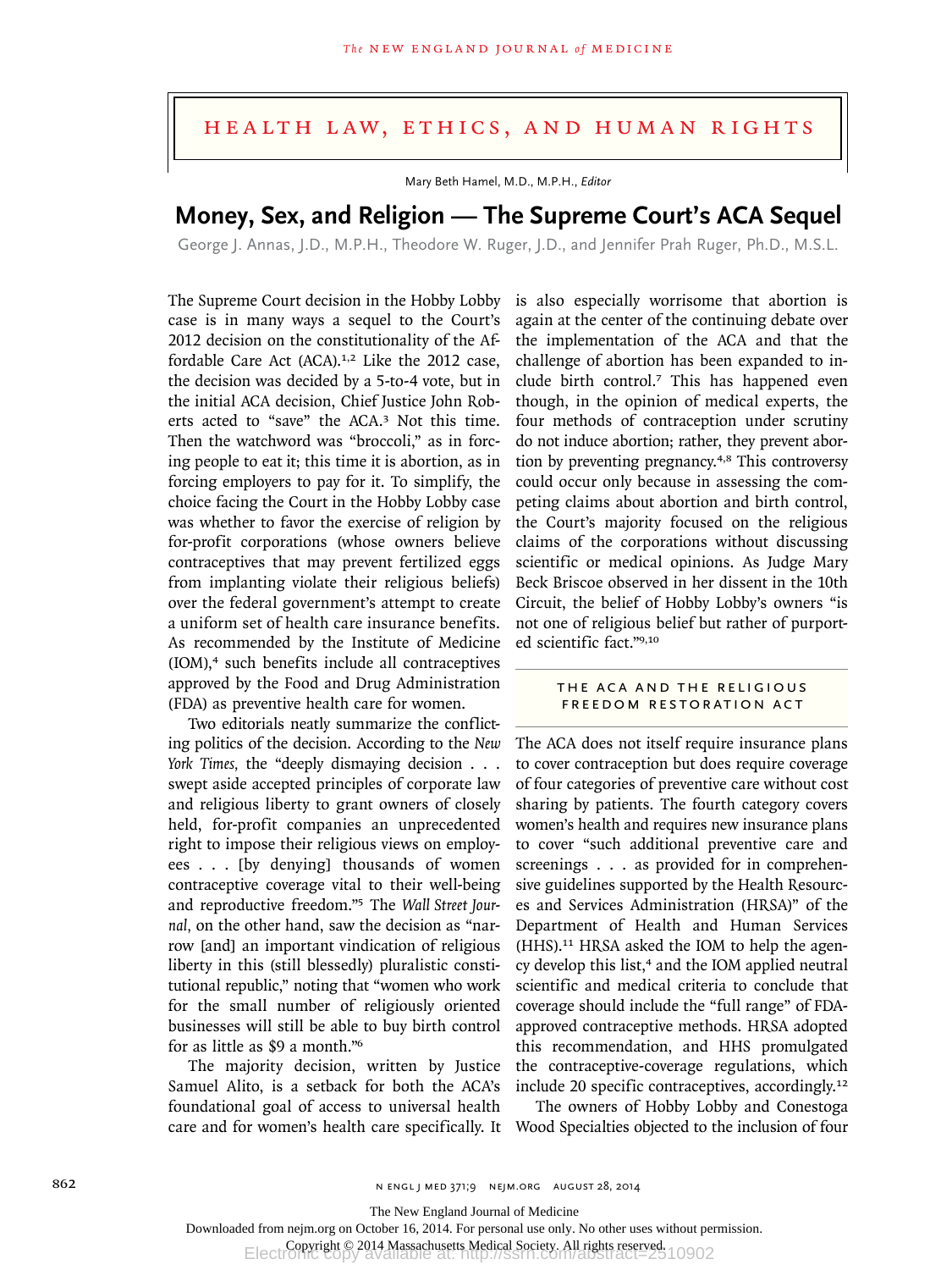of the FDA-approved contraceptives (two types of intrauterine devices [IUDs] and the emergency contraceptives Plan B and Ella) because they believed that these devices or drugs could induce abortion. The Conestoga board of directors believes that "human life begins at conception," that it is a "sin against God" to be involved in the "termination of a human life," and that the four FDA-approved contraceptives might operate as "abortifacients."2 Hobby Lobby's owners similarly believe that life begins at conception and that it would be a violation of their religion "to facilitate access to contraceptive drugs or devices that operate after that point."<sup>2</sup>

The case centered not on a constitutional analysis of the First Amendment but on interpreting a federal statute, the 1993 Religious Freedom Restoration Act (RFRA), which states that "government shall not substantially burden a person's exercise of religion even if the burden results from a rule of general applicability [unless it] is in furtherance of a compelling governmental interest; and is the least restrictive means of furthering that compelling governmental interest."

For RFRA to be relevant, the term "person" must include for-profit corporations. Despite the statute's silence on this point, and strong historical and conceptual arguments for excluding corporations (which are artificial persons created by law and are separate and distinct from their shareholders)<sup>13</sup> from RFRA's protection of religious freedom, the majority concluded that corporations are persons under RFRA. The majority understood that corporations are legal fictions, artificial entities created entirely by law, but nonetheless observed that the corporation is created to protect the rights of real people, including "shareholders, officers, and employees." The fact that corporations themselves cannot exercise religion is, in the words of the majority, "quite beside the point. Corporations 'separate and apart from' the human beings who own, run, and are employed by them cannot do anything at all."2 This is true, but it does not explain why corporations have always been treated in law as entities separate from their human owners. Nonetheless, once the majority concluded that a nonprofit corporation can exercise religion, the justices could find no reason, and no congressional intent, to exclude for-profit corporations from RFRA's protections.

tive-coverage regulations "substantially burden" the corporations' exercise of religion. This is because in order to follow their religion, the owners believed they could not offer insurance that covered any contraceptive that "may result in the destruction of an embryo."2 And if they excluded these contraceptives, the "economic consequences will be severe" under the ACA.<sup>2</sup> They could, for example, be taxed \$100 a day for each affected individual. The corporations could also drop insurance coverage entirely and pay less under the ACA than the cost of coverage. The majority rejected this option because the corporations believed that providing health insurance was also a religious obligation.

### Religion and Birth Control

The majority's finding left only two legal issues to be decided. Does the state have a compelling interest in ensuring that all women have access to all FDA-approved contraceptives without cost sharing? And if so, is the regulation the "leastrestrictive means" to ensure this? The majority assumed, without deciding, that the government's interest was compelling and quickly moved to the then decisive question of whether the contraceptive mandate was the least restrictive means. The majority's answer was no.

The majority of the Court suggested two less restrictive means. The first was for the federal government to pay the cost of covering the four contraceptives at issue. This suggestion does not seem to be politically realistic. The second less restrictive alternative was more serious and more interesting. HHS regulations had already established an accommodation for nonprofit religious corporations — namely, they can self-certify that they have a religious objection to particular contraceptives, and an alternative plan will be put in place to ensure coverage to their employees without payment or other action by the objecting corporation. The majority first suggested that this is a reasonable accommodation but then almost immediately said it might not be legal, thereby saving for a future date the issue raised by the Little Sisters of the Poor who objected even to filing a certificate.<sup>14</sup>

Nonetheless, in light of the importance of the HHS accommodation to the Court's opinion, the three women justices were surprised when, only 3 days after issuing the Hobby Lob-

The majority also found that the contracep-

The New England Journal of Medicine

Downloaded from nejm.org on October 16, 2014. For personal use only. No other uses without permission.

Electronic Copyright © 2014 Massachusetts Medical Society. All rights reserved.<br>Electronic Copy available at: http://SSrn.com/abstract=2510902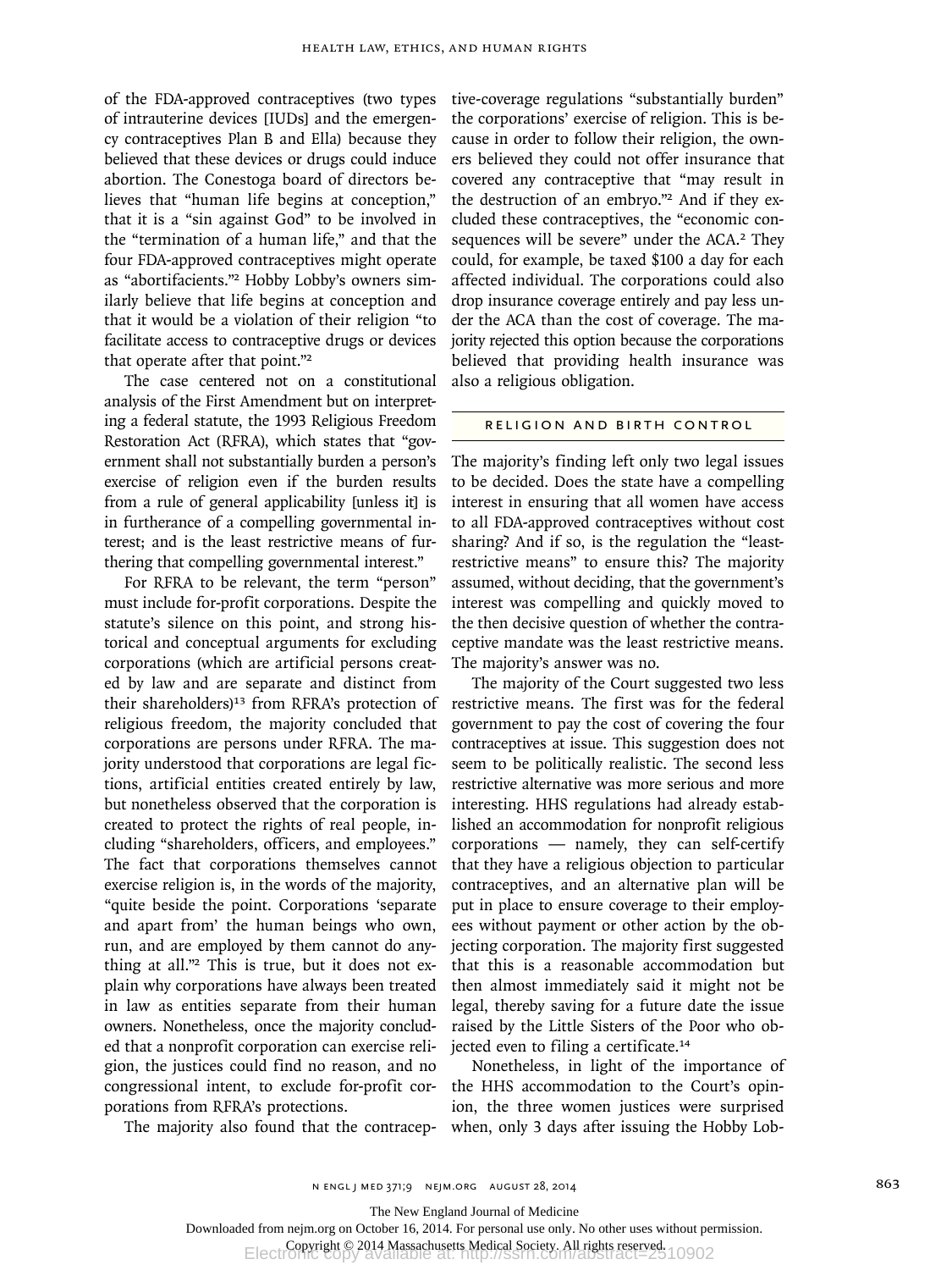by decision, a majority of the Court issued an order provisionally exempting Wheaton College from the self-certifying accommodation. To do this, the majority had to take seriously Wheaton's argument that the HHS accommodation itself violates an institution's religious freedom on the basis of an even more attenuated theory of cause and effect than that at issue in the Hobby Lobby case. Justice Sonia Sotomayor dissented, joined by Justices Ruth Bader Ginsburg and Elena Kagan, and rightly juxtaposed the two seemingly incongruous rulings, writing that "[t]hose who are bound by our decisions usually believe they can take us at our word. Not so today. After expressly relying on the availability of the religiousnonprofit accommodation" to hold in Hobby Lobby's favor, "the Court now, as the dissent in *Hobby Lobby* feared it might . . . retreats from that position." For the dissenting justices, such action "evinces disregard for even the newest of this Court's precedents and undermines confidence in this institution."<sup>15</sup>

Near the end of their opinion in *Hobby Lobby*, the majority stated that HHS apparently believes that "no insurance coverage mandate would violate RFRA . . . [even requiring, where legal] all employers to provide coverage for . . . thirdtrimester abortions or assisted suicide." Since religious people could not do this, "HHS would effectively exclude these people from full participation in the economic life of the Nation," by effectively precluding them from using the corporate form to do business.2 The majority added that not all religious objections to specific mandates, such as immunizations, would necessarily succeed but did not explain why not or provide doctrinal principles that would ensure that immunizations remain mandatory. The majority noted that religious objections to taxes would not succeed because this would "lead to chaos"<sup>2,16</sup> but did not explain why this governmentrequired payment for taxes does not apply to government-required payments for not providing adequate health insurance to your workers.

#### Religion and Women's Health

Justice Ginsburg wrote the dissent for herself and Justices Stephen Breyer, Kagan, and Sotomayor. The gender lineup is instructive: all three female justices supported the lawfulness of the contraceptive mandate, whereas five of the six male justices did not. Justice Ginsburg began her dissent by noting that the majority opinion was "of startling breadth," holding as it did that "commercial enterprises . . . can opt out of any law (saving only tax laws) they judge incompatible with their sincerely held religious beliefs . . . [without regard to the] disadvantages that religion-based opt-outs impose on others."<sup>2</sup>

Echoing the majority's view that the ability to form a corporation gives a person the ability to participate in the economic "life of the Nation," she quoted a prior decision in which the Court acknowledged that "the ability of women to participate equally in the economic and social life of the Nation has been facilitated by their ability to control their reproductive lives." Gender equality in health care is what the contraceptive regulation sought to promote by putting "health care decisions — including the choice among contraceptive methods — in the hands of women, with the aid of their health care providers."<sup>2</sup>

Justice Ginsburg was not persuaded that RFRA even applies to for-profit corporations, making the point that prior to this opinion, the Court had never recognized that a for-profit corporation could qualify for a religious objection to a generally applicable law. In her view, nonprofit religious corporations can be distinguished from for-profit corporations because the former exist not to make money, but to serve "a community made up of believers in the same religion." As persuasive as her argument is about for-profit corporations, it should be noted that it was explicitly shared by only one other justice, with two justices deciding not to give their opinion. She also argued that although the majority sought to confine its opinion to "closely held corporations, its logic extends to corporations of any size, public or private."<sup>2</sup>

Likewise, Justice Ginsburg noted that although the Court tried to confine its reasoning to 4 of the 20 FDA-approved contraceptives, "the Court's reasoning appears to permit commercial enterprises . . . to exclude from their group health plans all forms of contraceptives." This is a substantial burden on women, especially those earning low wages. As Ginsburg noted, but the majority ignored, an IUD generally costs more than \$1,000 when the office visit and insertion procedure are added, an expenditure that is "nearly equivalent to a month's full-time pay for workers earning the minimum wage." Nor are

864 **864** n engl j med 371;9 nejm.org august 28, 2014

Downloaded from nejm.org on October 16, 2014. For personal use only. No other uses without permission.

Copyright © 2014 Massachusetts Medical Society. All rights reserved.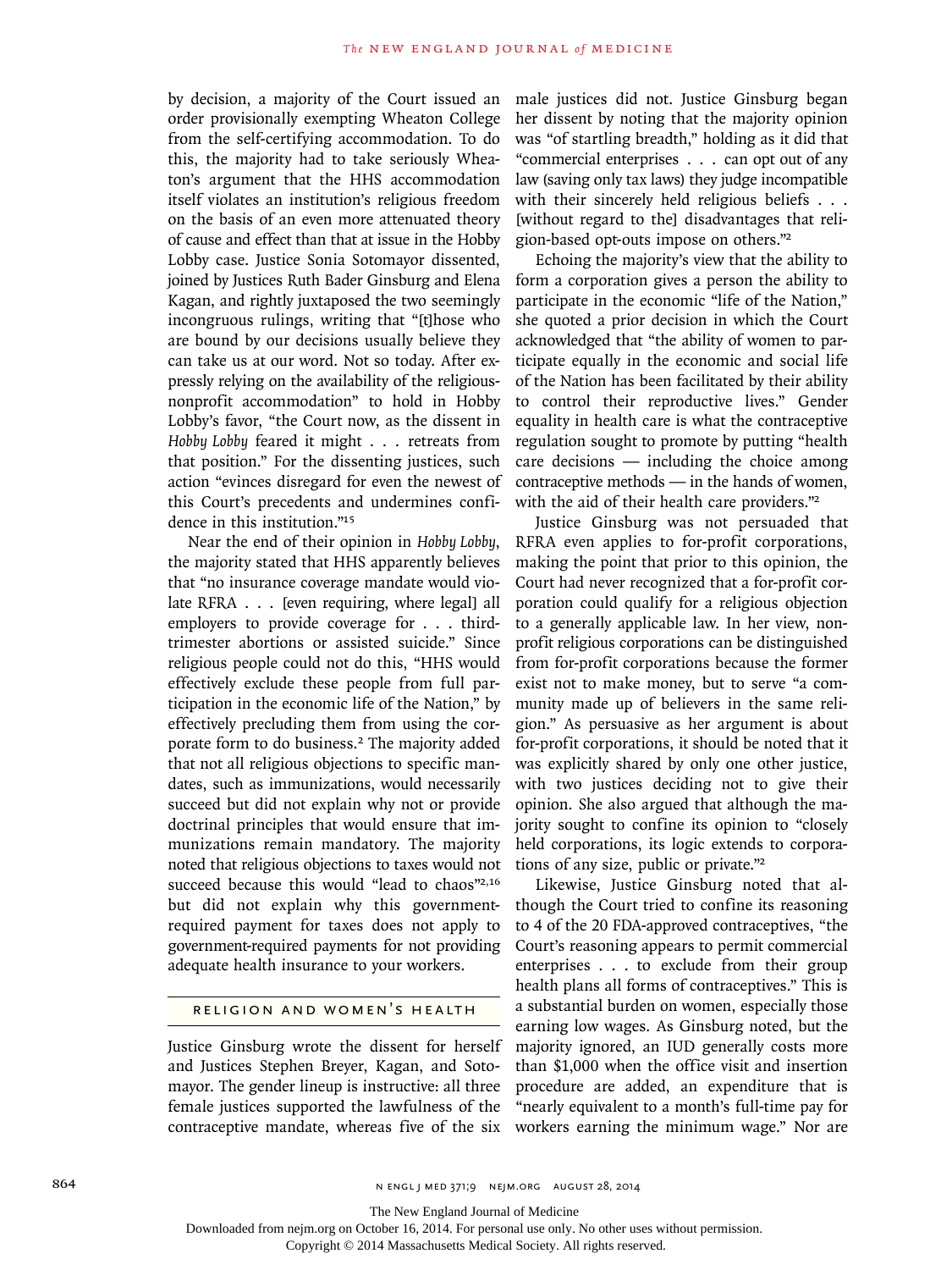contraceptives all that the opinion addressed. Its logic could apply, Justice Ginsburg suggested, to employers with religious objections "to blood transfusions (Jehovah's Witnesses); antidepressants (Scientologists); medications derived from pigs . . . (certain Muslims, Jews, and Hindus); and vaccinations (Christian Scientists, among others)."<sup>2</sup>

Justice Ginsburg also got the best of a core question: Is the "burden" on the religious beliefs of a corporation's owners "substantial" if a female employee uses one of the four religiously objectionable contraceptives? Ginsburg argued that there are too many breaks in the link between the corporation owners and the possible results of the use of contraception by an employee, including actions by the employee, her physician, and perhaps the pharmacist, to substantially burden the company's religious beliefs. For example, it is unlikely that the corporation's owners would feel morally responsible if an employee died in childbirth as a result of an unintended pregnancy. Nor was it likely that this group of owners would feel morally responsible for any pregnancy-related conditions or deaths that could have been prevented by use of the four religiously objectionable birth-control methods. And why is it a violation of one's religion to provide health insurance (which everyone concedes is part of employee compensation) that covers all 20 contraceptives but not a violation of religion for employees to use their wages to purchase the four contraceptives to which the company has a religious objection?

In the context of making money, rather than spending it, Hobby Lobby itself apparently has no religious objection to an intervening agent making choices that funnel its money to the makers of contraceptives, including Plan B. Hobby Lobby's public filings regarding the 401(k) retirement plan it funds and operates for its employees reveal that a portion of this plan is invested, by fund managers such as Vanguard, in companies like Teva Pharmaceuticals, the maker of Plan B.<sup>17</sup>

#### Medical Care and the ACA

In terms of health care, the reaction of the American College of Obstetricians and Gynecologists (ACOG) to the Court's opinion seems just about right to us: "This decision inappropriately allows employers to interfere in women's health care decisions . . . [which] should be made by a woman and her doctor, based on the patient's needs and her current health." ACOG went on to underline that contraceptives and family planning are mainstream medical care and should be treated as such. In their words, "access to contraception is essential women's health care."<sup>18</sup>

The Court's ruling can also be viewed as a direct consequence of our fragmented health care system, in which fundamental duties are incrementally delegated and imposed on a range of public and private actors. The Court is correct on one dimension of its opinion: if universal access to contraceptives is a compelling societal interest, then the provision of such access ought to fall first and foremost on the national government and only secondarily be transferred to private parties.19 Our systemic reliance on health insurance that is based on private employment provokes just this sort of clash between public and private values.<sup>20</sup>

Our incremental, fragmented, and incomplete health insurance system means that different Americans have different access to health care on the basis of their income, employment status, age, and sex. The decision in *Hobby Lobby* unravels only one more thread, perhaps, but it tugs on a quilt that is already inequitable and uneven.21 A central goal of the ACA was to repair some of this incremental fragmentation by universalizing certain basic health care entitlements. In ruling in favor of idiosyncratic religious claims over such universality, the Court has once again expressed its disagreement with this foundational health-policy goal.

Disclosure forms provided by the authors are available with the full text of this article at NEJM.org.

From the Department of Health Law, Bioethics, and Human Rights, Boston University School of Public Health, Boston (G.J.A.); and the University of Pennsylvania School of Law (T.W.R.) and Perelman School of Medicine and the Leonard Davis Institute of Health Economics (J.P.R.) — all in Philadelphia.

This article was published on July 16, 2014, at NEJM.org.

**1.** National Federation of Independent Business v. Sebelius, 132S.Ct. 2566 (2012).

**2.** Burwell v. Hobby Lobby Stores and Conestoga Wood Specialties Corporation, 2014 U.S. LEXIS 4505 (June 30).

**3.** Mariner WK, Glantz LH, Annas GJ. Reframing federalism the Affordable Care Act (and broccoli) in the Supreme Court. N Engl J Med 2012;367:1154-8.

**4.** Recommendations. In: Committee on Preventive Services for Women, Institute of Medicine. Clinical prevention services for

The New England Journal of Medicine

Downloaded from nejm.org on October 16, 2014. For personal use only. No other uses without permission.

Copyright © 2014 Massachusetts Medical Society. All rights reserved.